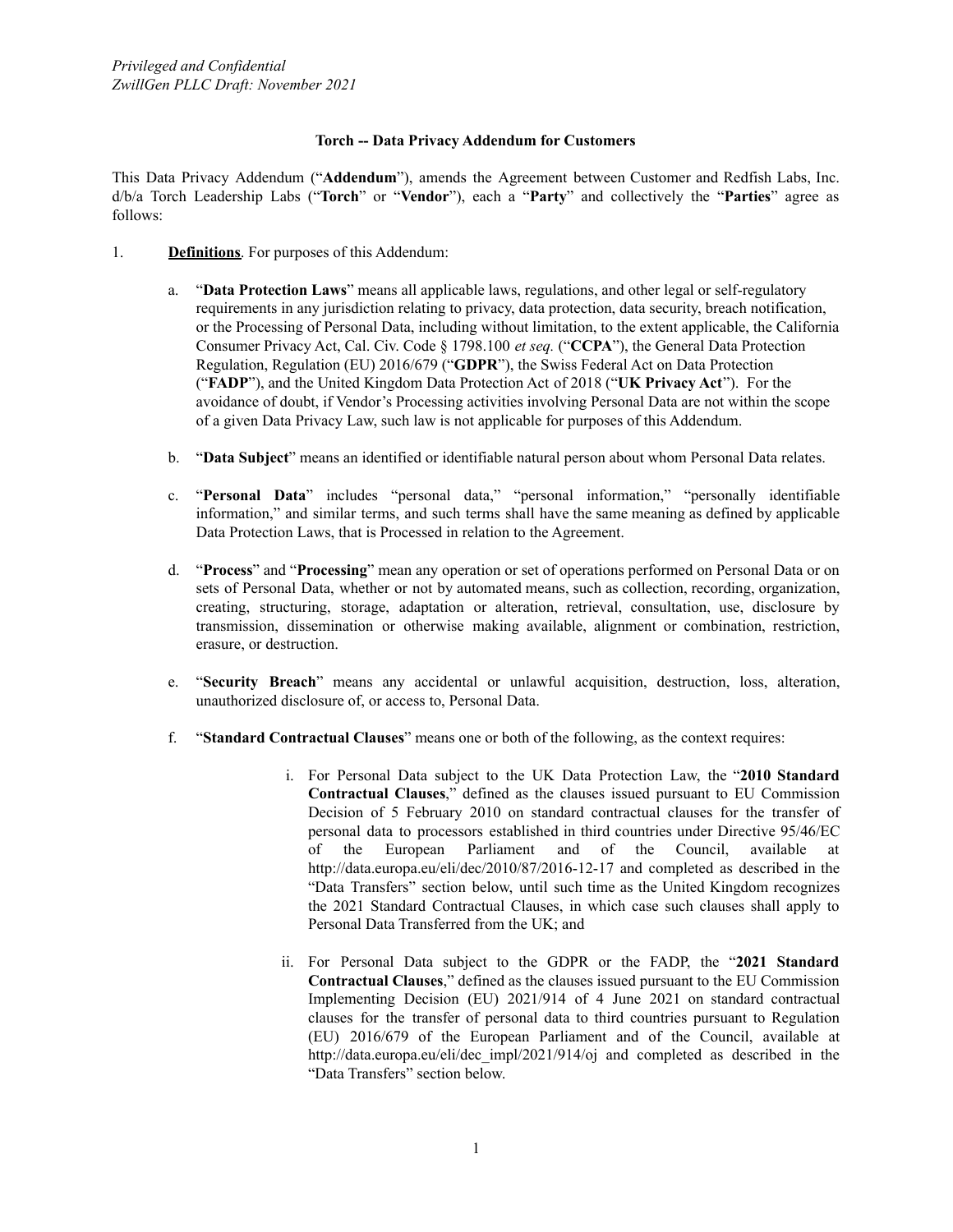## 2. **Scope and Purposes of Processing**.

- a. Vendor will Process Personal Data solely: (1) to fulfill its obligations to Customer under the Agreement, including this Addendum; (2) on Customer's behalf pursunt to Customer's instructions; and (3) in compliance with Data Protection Laws. Vendor will not sell Personal Data or otherwise Process Personal Data for any purpose other than for the specific purposes set forth herein. For purposes of this paragraph, "sell" shall have the meaning set forth applicable Data Protection Laws.
- b. Vendor will not attempt to link, identify, or otherwise create a relationship between Personal Data and non-Personal Data or any other data without the express authorization of Customer.

## 3. **Personal Data Processing Requirements**. Vendor will:

- a. Ensure that the persons it authorizes to Process Personal Data have committed themselves to confidentiality or are under an appropriate statutory obligation of confidentiality.
- b. Upon written request of Customer, assist Customer in the fulfilment of Customer's obligations to respond to verifiable requests by Data Subjects (or their lawful representatives) for exercising their rights under Data Protection Laws (such as rights to access or delete Personal Data), at Customer's reasonable expense.
- c. Promptly notify Customer of (i) any third-party or Data Subject complaints regarding the Processing of Personal Data; or (ii) any government or Data Subject requests for access to or information about Vendor's Processing of Personal Data on Customer's behalf, unless prohibited by Data Protection Laws. Vendor will provide Customer with reasonable cooperation and assistance in relation to any such request. If Vendor is prohibited by applicable Data Protection Laws from disclosing the details of a government request to Customer, Vendor shall inform Customer that it can no longer comply with Customer's instructions under this Addendum without providing more details and await Customer's further instructions. Vendor shall use all available legal mechanisms to challenge any demands for data access through national security process that it receives, as well as any non-disclosure provisions attached thereto.
- d. Provide reasonable assistance to and cooperation with Customer for Customer's performance of a data protection impact assessment of Processing or proposed Processing of Personal Data, when required by applicable Data Protection Laws, and at Customer's reasonable expense.
- e. Provide reasonable assistance to and cooperation with Customer for Customer's consultation with regulatory authorities in relation to the Processing or proposed Processing of Personal Data, including complying with any obligation applicable to Vendor under Data Protection Laws to consult with a regulatory authority in relation to Vendor's Processing or proposed Processing of Personal Data.
- 4. **Data Security**. Vendor will implement appropriate administrative, technical, physical, and organizational measures to protect Personal Data, as set forth in Exhibit A.
- 5. **Security Breach**. Vendor will notify Customer without undue delay of any known Security Breach and will assist Customer in Customer's compliance with its Security Breach-related obligations, including without limitation, by:
	- a. Taking steps to mitigate the effects of the Security Breach and reduce the risk to Data Subjects whose Personal Data was involved; and
	- b. Providing Customer with the following information, to the extent known: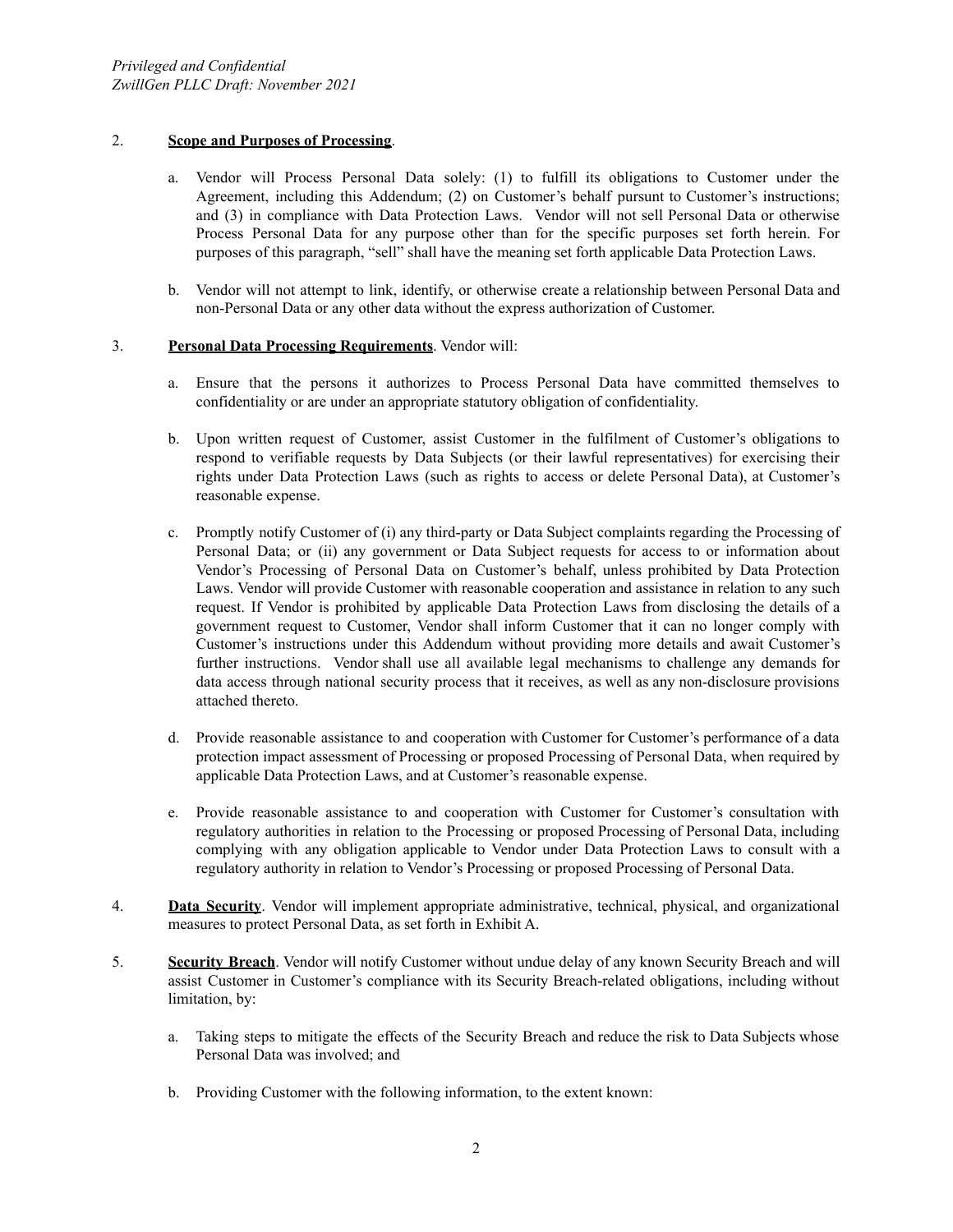- i. The nature of the Security Breach, including, where possible, how the Security Breach occurred, the categories and approximate number of Data Subjects concerned, and the categories and approximate number of Personal Data records concerned;
- ii. The likely consequences of the Security Breach; and
- iii. Measures taken or proposed to be taken by Vendor to address the Security Breach, including, where appropriate, measures to mitigate its possible adverse effects.

### 6. **Subprocessors**.

- a. Customer acknowledges and agrees that Vendor may use Vendor affiliates and other subprocessors to Process Personal Data in accordance with the provisions within this Addendum and Data Protection Laws. Where Vendor sub-contracts any of its rights or obligations concerning Personal Data, including to any affiliate, Vendor will take steps to select and retain subprocessors that are capable of maintaining appropriate privacy and security measures to protect Personal Data consistent with applicable Data Protection Laws.
- b. If Vendor processes Personal Data subject to the applicable Data Protection Laws in the European Economic Area, Switzerland, or the United Kingdom on Customer's behalf, Vendor will provide a current list of Vendor's subprocessors upon Customer's request, and Customer hereby consents to Vendor's use of such subprocessors. Vendor's current list of subprocessors is available at Schedule C below. Vendor will maintain an up-to-date list of its subprocessors, and it will provide Customer with prior notice at least twenty (20) days before any new subprocessor is added to the list. In the event Customer objects to a new subprocessor, Vendor will use reasonable efforts to make available to Customer a change in the services or recommend a commercially reasonable change to, Customer's use of the services to avoid Processing of Personal Data by the objected-to subprocessor. If Vendor does not reasonably consider Customer's request for a such a change, Customer may terminate the Agreement subject to the applicable termination provisions in the Agreement.

### 1. **Data Transfers.**

- a. Customer authorizes Vendor to make international transfers of the Personal Data only if (i) applicable Data Privacy Law for such transfers is respected and (ii) the transfer is otherwise permitted by this DPA.
- b. With respect to Personal Data transferred from the United Kingdom for which UK Data Protection Law (and not the law in any European Economic Area ("EEA") jurisdiction or Switzerland) governs the international nature of the transfer, and such law permits use of the 2010 Standard Contractual Clauses but does not permit use of the 2021 Standard Contractual Clauses, the 2010 Standard Contractual Clauses form part of this DPA and take precedence over the rest of this DPA to the extent of any conflict and shall be deemed completed as follows:
	- The "exporter" is Customer, and the exporter's contact information is set forth below,
	- The "importer" is Vendor, and Vendor's contact information is set forth below.
	- Where Clause 9 of the 2010 Standard Contractual Clauses requires specification of the law that governs the Clauses, the parties select the law of the United Kingdom.
	- The "illustrative indemnification clause" labelled "optional" is deemed stricken.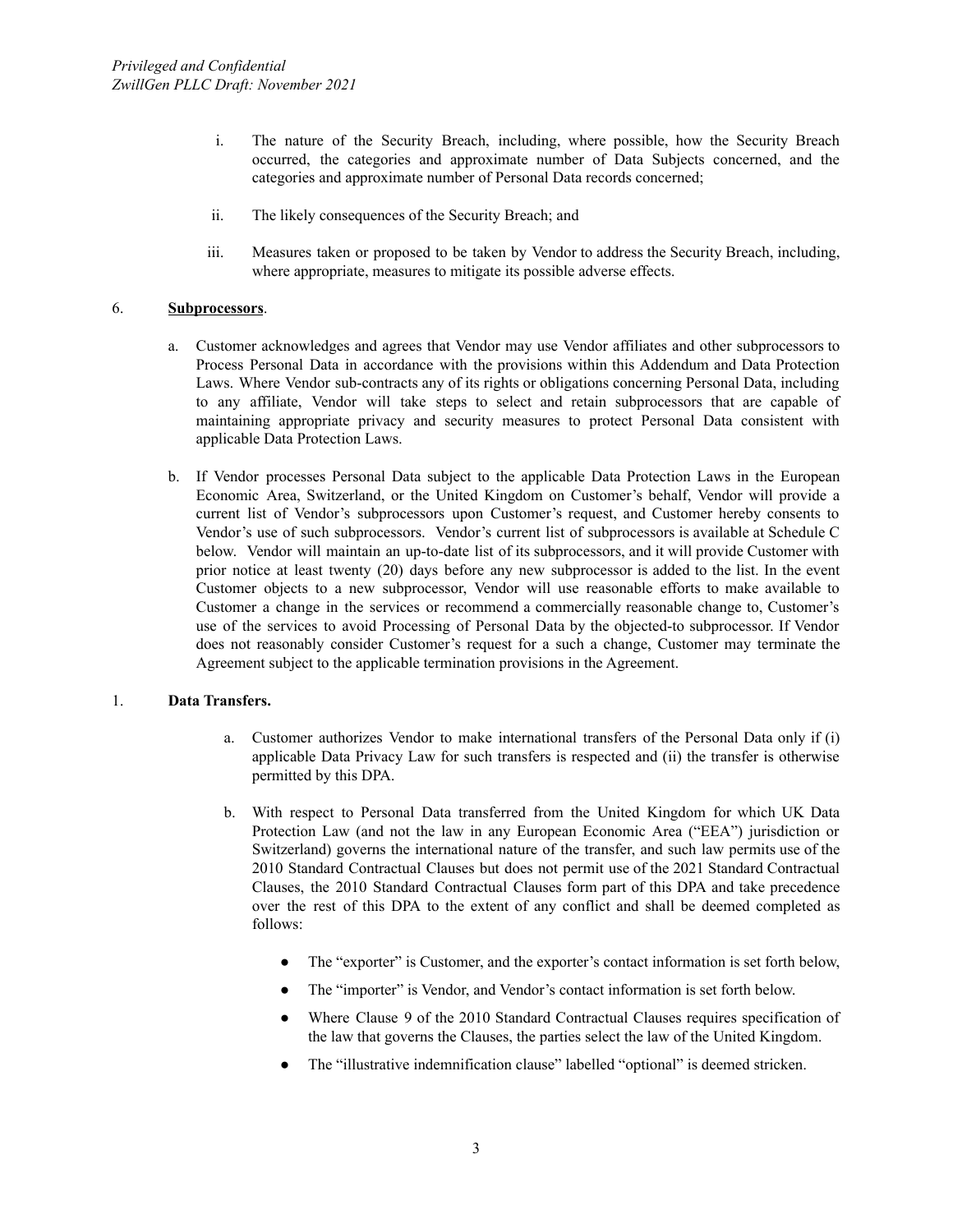- Appendices 1 and 2 of the 2010 Standard Contractual Clauses are set forth in Schedule A below.
- By entering into this DPA, the Parties are deemed to be signing the 2010 Standard Contractual Clauses and their applicable Appendices.
- c. With respect to Personal Data transferred from the EEA and Switzerland, the 2021 Standard Contractual Clauses form part of this DPA and take precedence over the rest of this DPA to the extent of any conflict, and they will be deemed completed as follows:
	- Customer acts as a controller and Vendor acts as Customer's processor with respect to the Personal Data subject to the 2021 Standard Contractual Clauses, and its Module 2 applies.
	- Clause 7 (the optional docking clause) is included.
	- Under Clause 9 (Use of sub-processors), the parties select Option 2 (General written authorization). The initial list of sub-processors is set forth in Schedule C of this DPA and Vendor shall update that list and provide twenty (20) days' notice to Customer in advance of any intended additions or replacements of sub-processors.
	- Under Clause 11 (Redress), the optional requirement that data subjects be permitted to lodge a complaint with an independent dispute resolution body does not apply.
	- Under Clause 17 (Governing law), the parties choose Option 1 (the law of an EU Member State that allows for third-party beneficiary rights). The parties select the laws of Ireland.
	- Under Clause 18 (Choice of forum and jurisdiction), the parties select the courts of Ireland.
	- Annexes I and II of the 2021 Standard Contractual Clauses are set forth in Schedule B of the DPA.
	- Annex III of the 2021 Standard Contractual Clauses (List of subprocessors) is inapplicable.
- d. Additional Safeguards for the Transfer and Processing of Personal Data from the EEA, Switzerland, and the United Kingdom. To the extent that Vendor Processes Personal Data of Data Subjects located in or subject to the applicable Data Protection Laws of the EEA, Switzerland, or the United Kingdom, Vendor agrees to the following safeguards to protect such data to an equivalent level as applicable Data Protection Laws:
	- Vendor and Customer shall encrypt all transfers of the Personal Data between them, and Vendor shall encrypt any onward transfers it makes of such personal data, to prevent the acquisition of such data by third parties.
	- Vendor represents and warrants that:
		- o as of the date of this DPA, it has not received any directive under Section 702 of the U.S. Foreign Intelligence Surveillance Act, codified at 50 U.S.C. § 1881a ("FISA Section 702").
		- o no court has found Vendor to be the type of entity eligible to receive process issued under FISA Section 702: (i) an "electronic communication service provider" within the meaning of 50 U.S.C  $§$  1881(b)(4) or (ii) a member of any of the categories of entities described within that definition.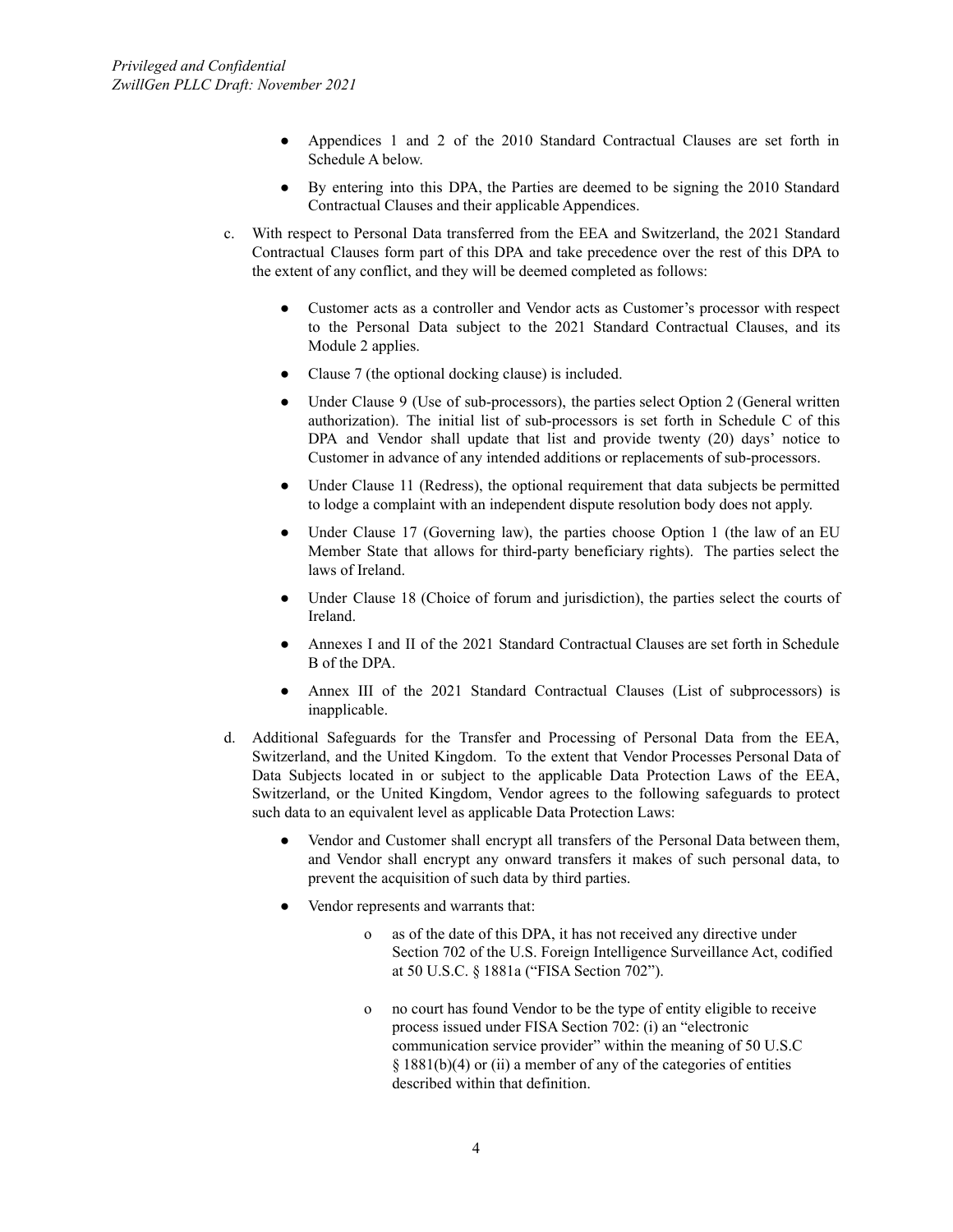- o it is not the type of provider that is eligible to be subject to Upstream collection ("bulk" collection) pursuant to FISA Section 702.
- Vendor will use all reasonably available legal mechanisms to challenge any demands for data access through national security process it receives as well as any non-disclosure provisions attached thereto.
- Upon Customer's request, Vendor shall provide a transparency report indicating the types of binding legal demands for the Personal Data it has received, including national security orders and directives.
- Vendor will promptly notify Customer if Vendor can no longer comply with the applicable Standard Contractual Clauses or the clauses in this Section. Vendor shall not be required to provide Customer with specific information about why it can no longer comply, if providing such information is prohibited by applicable law. Such notice shall entitle Customer to terminate the Agreement in accordance with the termination provisions in the Agreement (or, at Customer's option, affected statements of work, order forms, and like documents thereunder).
- 7. **Audits**. Vendor will make available to Customer all reasonable information necessary to demonstrate compliance with this Addendum and will allow for and contribute to audits, including inspections, conducted by Customer or another auditor mandated by Customer, provided that, such audit shall occur nor more than once every twelve (12) calendar months, upon reasonable prior written notice, and to the extent Vendor's personnel are required to cooperate thereupon, during Vendor's normal business hours.
- 8. **Return or Destruction of Personal Data**. Except to the extent required otherwise by Data Protection Laws, Vendor will, at the choice of Customer, return to Customer and/or securely destroy all Personal Data upon (a) written request of Customer or (b) termination of the Agreement. Except to the extent prohibited by Data Protection Laws, Vendor will inform Customer if it is not able to return or delete the Personal Data.
- 9. **Survival**. The provisions of this Addendum survive the termination or expiration of the Agreement for so long as Vendor or its subprocessors Process the Personal Data.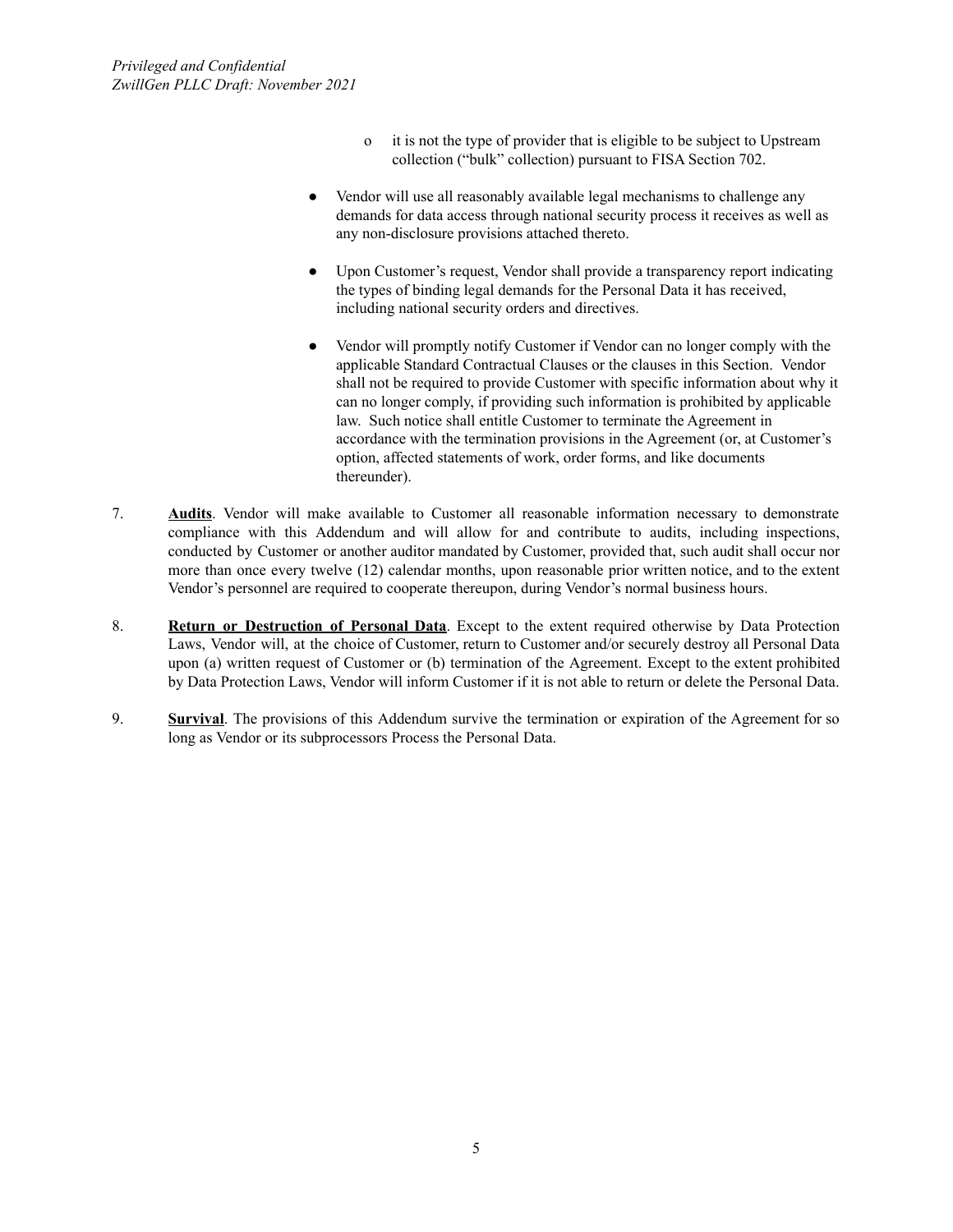*Privileged and Confidential ZwillGen PLLC Draft: November 2021*

## **Schedule A**

#### **Appendix 1 to the 2010 Standard Contractual Clauses**

This Appendix forms part of the Standard Contractual Clauses.

#### **Data exporter**

The data exporter is (please specify briefly your activities relevant to the transfer): Customer, who is engaging Vendor for the purposes described in the Agreement and any relevant Statements of Work.

#### **Data importer**

The data importer is (please specify briefly activities relevant to the transfer): **Vendor, who will process the Personal** Data for the purposes described in the Agreement and any relevant Statements of Work.

#### **Data subjects**

The personal data transferred concern the following categories of data subjects (please specify):

#### Customer's employees.

#### **Categories of data**

The personal data transferred concern the following categories of data (please specify): Personal Data provided by Customer to Vendor for purposes of Vendor performing services pursuant to the Agreement, which consist of:

- Mandatory Profile Information
	- o First Name
	- o Last Name
	- o Email Address
	- o Company Role
- Optional Profile Information
	- o Phone Number
	- o Gender
- Mandatory Demographic Information
	- o Years of Experience
- Optional Demographic Information
	- o Birth Date
	- o Career Direct Reports
	- o Current Direct Reports
- Optional Feedback Data Surveys
	- o Coach matching surveys
	- o 360 degree review surveys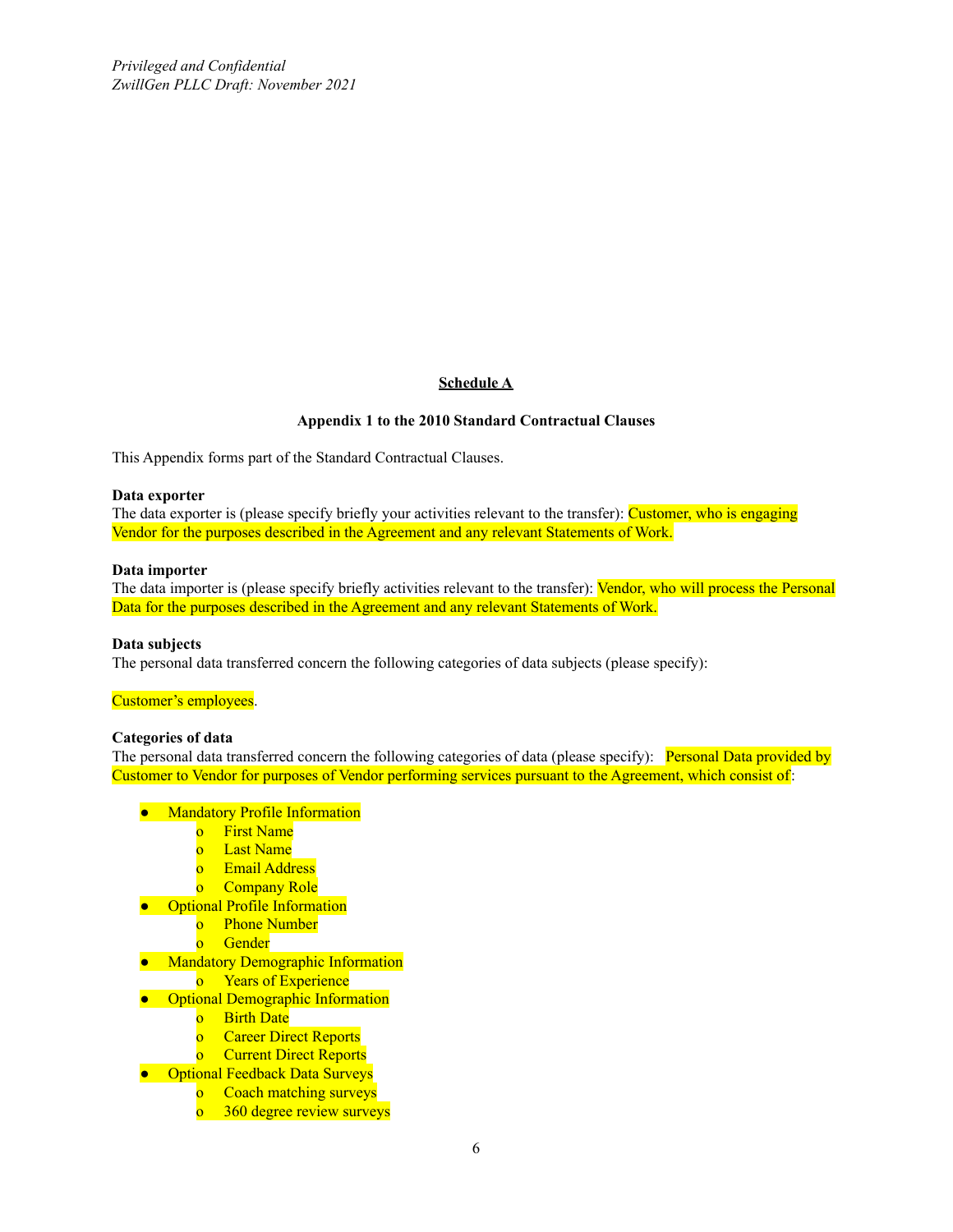o Goal progress surveys

o Coaching session feedback surveys

● Website usage information

## **Special categories of data (if appropriate)**

The personal data transferred concern the following special categories of data (please specify):

Torch does not require data subjects to provide special category information, but data subjects may optionally provide information such as their race and ethnicity.

**Processing operations (including subject matter, nature, purpose and duration of Processing)** The personal data transferred will be subject to the following basic processing activities (please specify):

All Processing activities set forth in the Agreement and any relevant Statements of Work.

#### **Appendix 2 to the 2010 Standard Contractual Clauses**

This Appendix forms part of the Standard Contractual Clauses.

**Description of the technical and organisational security measures implemented by the data importer in accordance with Clauses 4(d) and 5(c) (or document/legislation attached):**

See Exhibit A.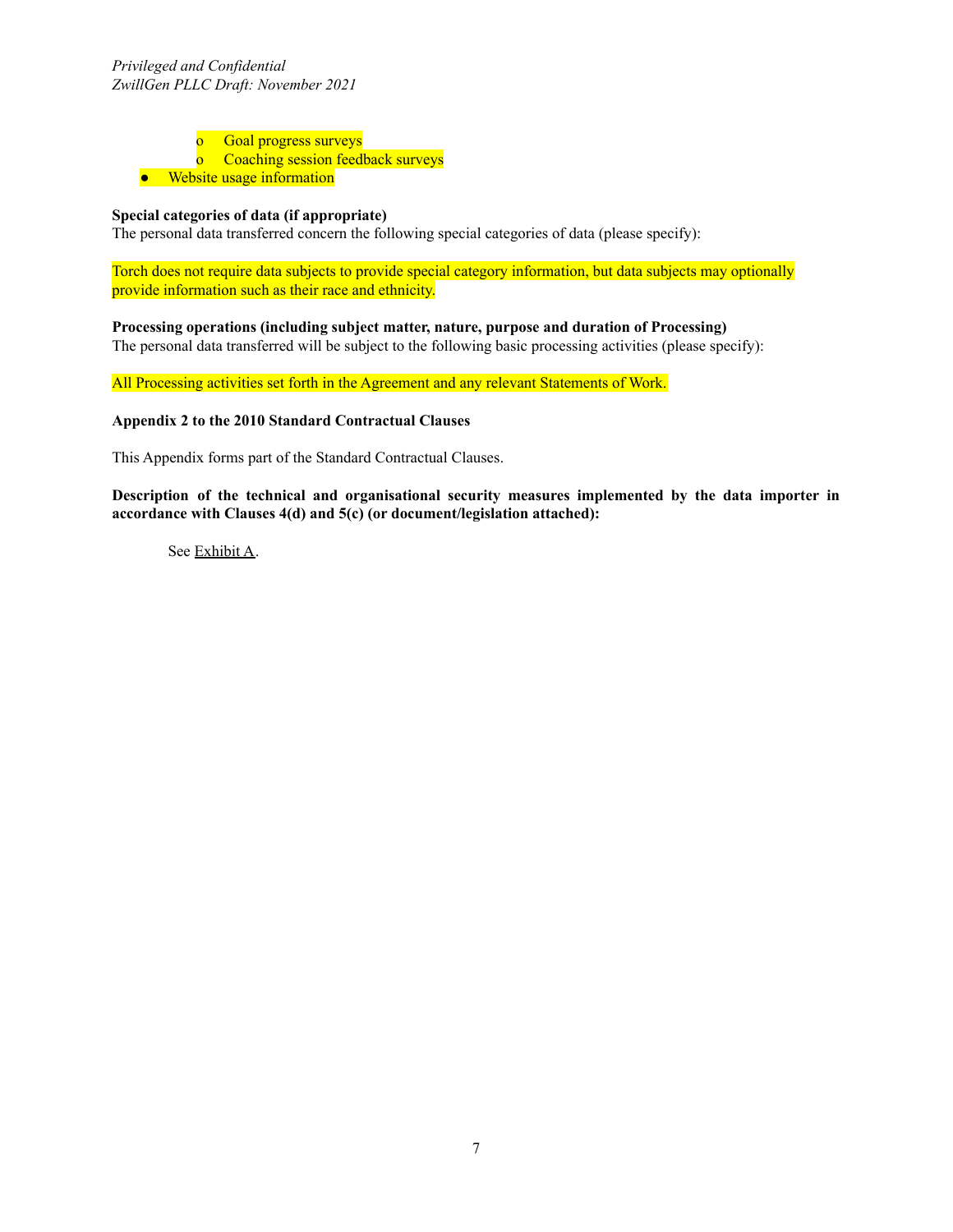## **Schedule B**

### **Annexes I and II of the 2021 Standard Contractual Clauses**

**ANNEX I**

A. LIST OF PARTIES MODULE TWO: Transfer controller to processor

#### **Data exporter(s):**

Name: … Address: … Contact person's name, position and contact details: … Activities relevant to the data transferred under these Clauses: The processing activities as described in the Agreement and any relevant Statements of Work. Signature and date: … Role (controller/processor): Controller

The exporter (Controller) is Customer and Customer's contact details and signature are as provided in the Agreement and the DPA.

**Data importer(s):** Vendor Name: … Address: … Contact person's name, position and contact details: … Activities relevant to the data transferred under these Clauses: The processing activities as described in the Agreement and any relevant Statements of Work Role (controller/processor): Processor

The importer (Processor) is Vendor and Vendor's contact details and signature are as provided in the Agreement and the DPA.

B. DESCRIPTION OF TRANSFER MODULE TWO: Transfer controller to processor

Categories of data subjects whose personal data is transferred:

Customer's employees and/or job applicants.

Categories of personal data transferred:

Personal Data provided by Customer to Vendor for purposes of Vendor performing services pursuant to the Agreement, which consist of:

● Mandatory Profile Information o First Name o Last Name o Email Address o Company Role ● Optional Profile Information o Phone Number o Gender ● Mandatory Demographic Information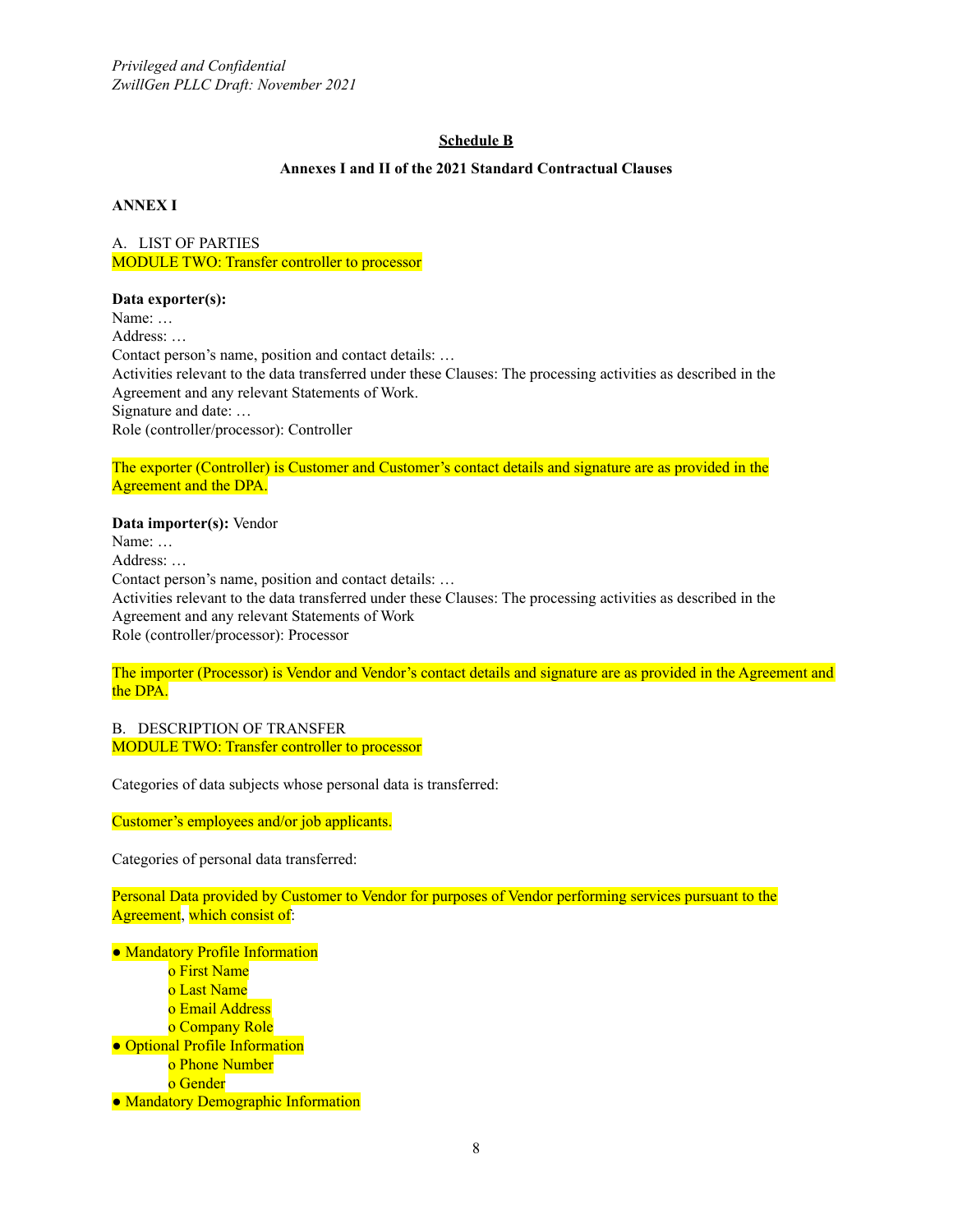*Privileged and Confidential ZwillGen PLLC Draft: November 2021*

o Years of Experience ● Optional Demographic Information o Birth Date o Career Direct Reports o Current Direct Reports ● Optional Feedback Data Surveys o Coach matching surveys o 360 degree review surveys o Goal progress surveys o Coaching session feedback surveys ● Website usage information

Sensitive data transferred (if applicable) and applied restrictions or safeguards that fully take into consideration the nature of the data and the risks involved, such as for instance strict purpose limitation, access restrictions (including access only for staff having followed specialised training), keeping a record of access to the data, restrictions for onward transfers or additional security measure:

Torch does not require data subjects to provide special category information, but data subjects may optionally provide information such as their race and ethnicity.

The frequency of the transfer (e.g. whether the data is transferred on a one-off or continuous basis):

On a continuous basis for as long as Customer is engaging Vendor to provide the Services.

Nature of the processing:

The nature of the Processing is as forth in the Agreement and any relevant Statements of Work.

Purpose(s) of the data transfer and further processing:

The purposes for the data transfer are to facilitate Vendor's provision of services pursuant to the Agreement and any relevant Statements of Work.

The period for which the personal data will be retained, or, if that is not possible, the criteria used to determine that period:

The data will be retained for the time period needed to accomplish the purposes of Processing, unless otherwise required by applicable law.

For transfers to (sub-) processors, also specify subject matter, nature and duration of the processing:

Transfers to subprocessors are for the same purposes as transfers to the processor.

C. COMPETENT SUPERVISORY AUTHORITY MODULE TWO: Transfer controller to processor

Identify the competent supervisory authority/ies in accordance with Clause 13: **Ireland Data Protection Commissioner**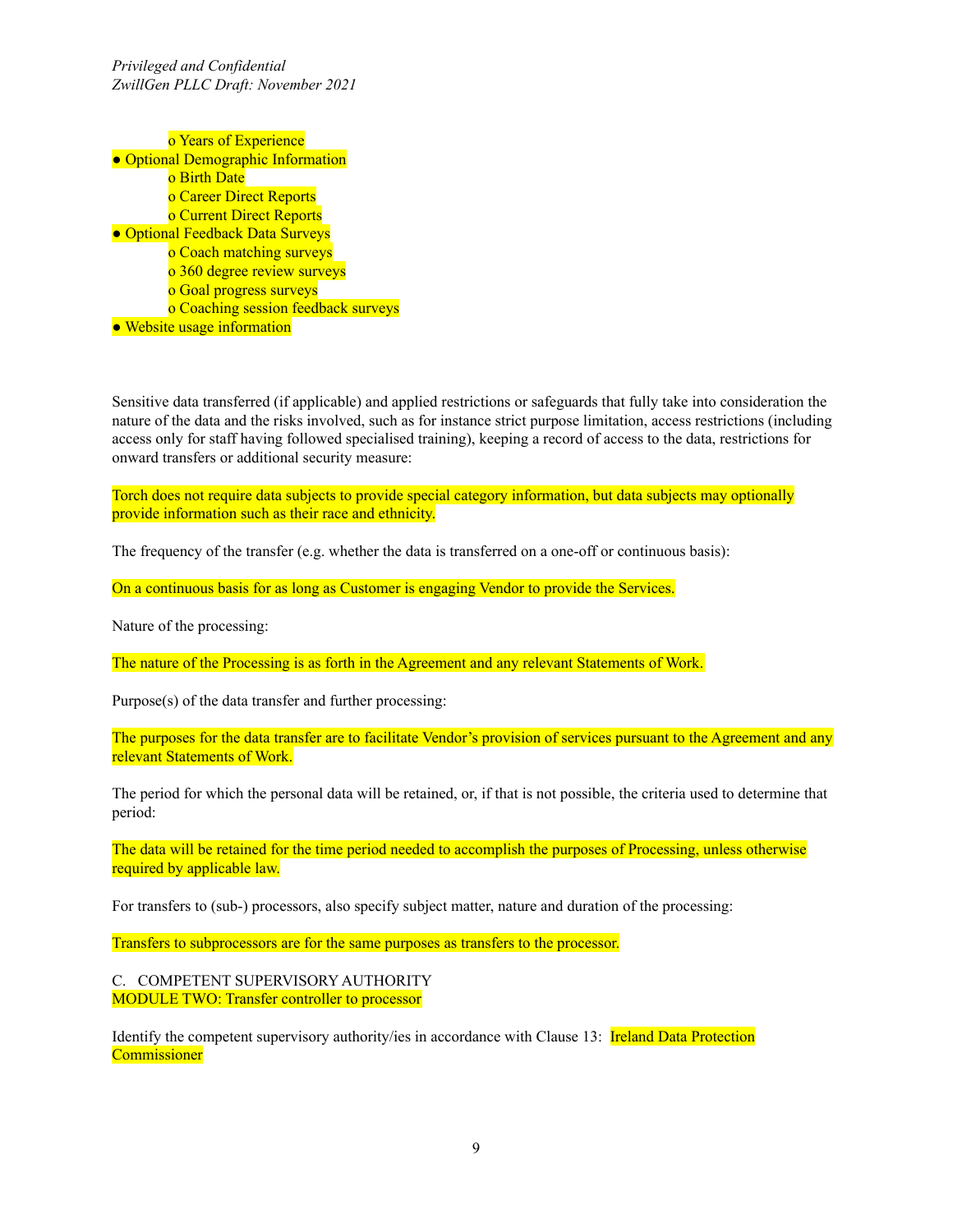## **ANNEX II - TECHNICAL AND ORGANISATIONAL MEASURES INCLUDING TECHNICAL AND ORGANISATIONAL MEASURES TO ENSURE THE SECURITY OF THE DATA**

*Description of the technical and organisational measures implemented by the data importer(s) (including any* relevant certifications) to ensure an appropriate level of security, taking into account the nature, scope, context and *purpose of the processing, and the risks for the rights and freedoms of natural persons.*

See Exhibit A immediately below.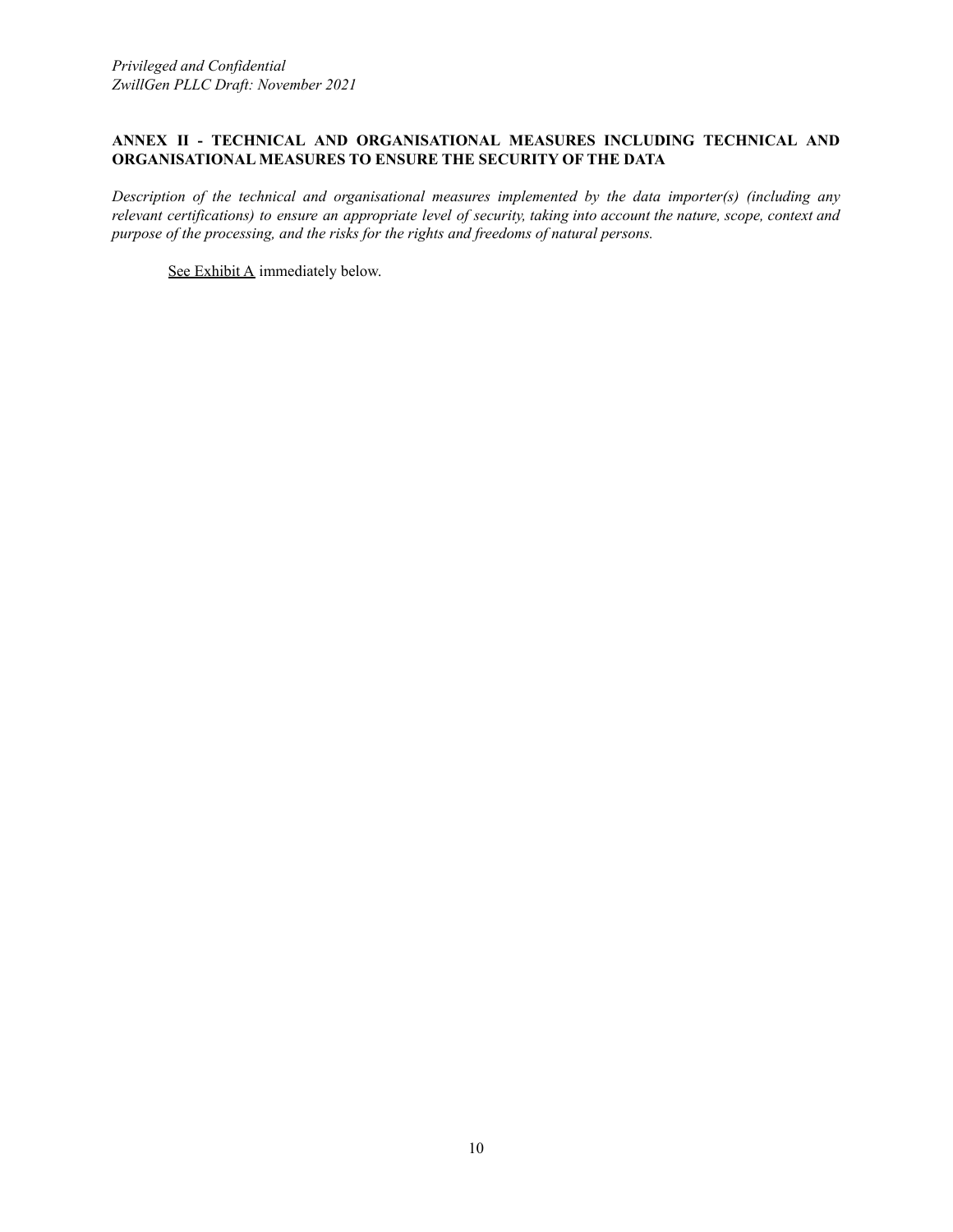### **Exhibit A**

#### **VENDOR DATA SECURITY MEASURES**

Vendor will implement and maintain the following administrative, technical, physical, and organizational security measures for the Processing of Personal Data:

Vendor's Information Security Program includes specific security requirements for its personnel and all subprocessors or agents who have access to Personal Data ("Data Personnel"). Vendor's security requirements covers the following areas:

- a. Information Security Policies and Standards. Vendor will maintain written information security policies, standards and procedures addressing administrative, technical, and physical security controls and procedures. These policies, standards, and procedures shall be kept up to date, and revised whenever relevant changes are made to the information systems that use or store Personal Data.
- b. Physical Security. Vendor will maintain commercially reasonable security systems at all Vendor sites at which an information system that uses or stores Personal Data is located ("Processing Locations") that include reasonably restricting access to such Processing Locations, and implementing measures to detect, prevent, and respond to intrusions.
- c. Organizational Security. Vendor will maintain information security policies and procedures addressing acceptable data use standards, data classification, and incident response protocols.
- d. Infrastructure Security. Vendor maintains controls to safeguard the infrastructure supporting its customer-facing applications (including its network, cloud computing instances, containers, and databases), including but not limited to DDoS protection, threat detection solutions, web application firewalls, automated vulnerability scans, and centralized logging.
- e. Access Control. Vendor agrees that: (1) only authorized Vendor staff can grant, modify or revoke access to an information system that Processes Personal Data; and (2) it will implement commercially reasonable physical and technical safeguards to create and protect passwords.
- f. Encryption. Web access to Vendor's platform is encrypted using the most current versions of SSL and TLS. Intra-system messaging on the platform uses SSH and SCP encryption methods. Archives and backups of the system are encrypted at rest using at least AES 256 or an equivalent cryptographic strength. Access and encryption keys are access-controlled and periodically refreshed.
- g. Virus and Malware Controls. Vendor protects Personal Data from malicious code and will install and maintain anti-virus and malware protection software on any system that handles Personal Data.
- h. Application Security. As part of its application development process, Vendor requires all applications to undergo security reviews against a third-party standard (such as 12Factors of Saas Development and OWASP Top 10). Vendor employs security controls throughout the development process, including automated and continuous static code analysis, dynamic code analysis, peer review, and change control processes.
- i. Testing. Vendor engages a third party to conduct penetration tests of its customer-facing applications no less than annually.
- j. Personnel. Vendor has implemented and maintains a security awareness program to train employees about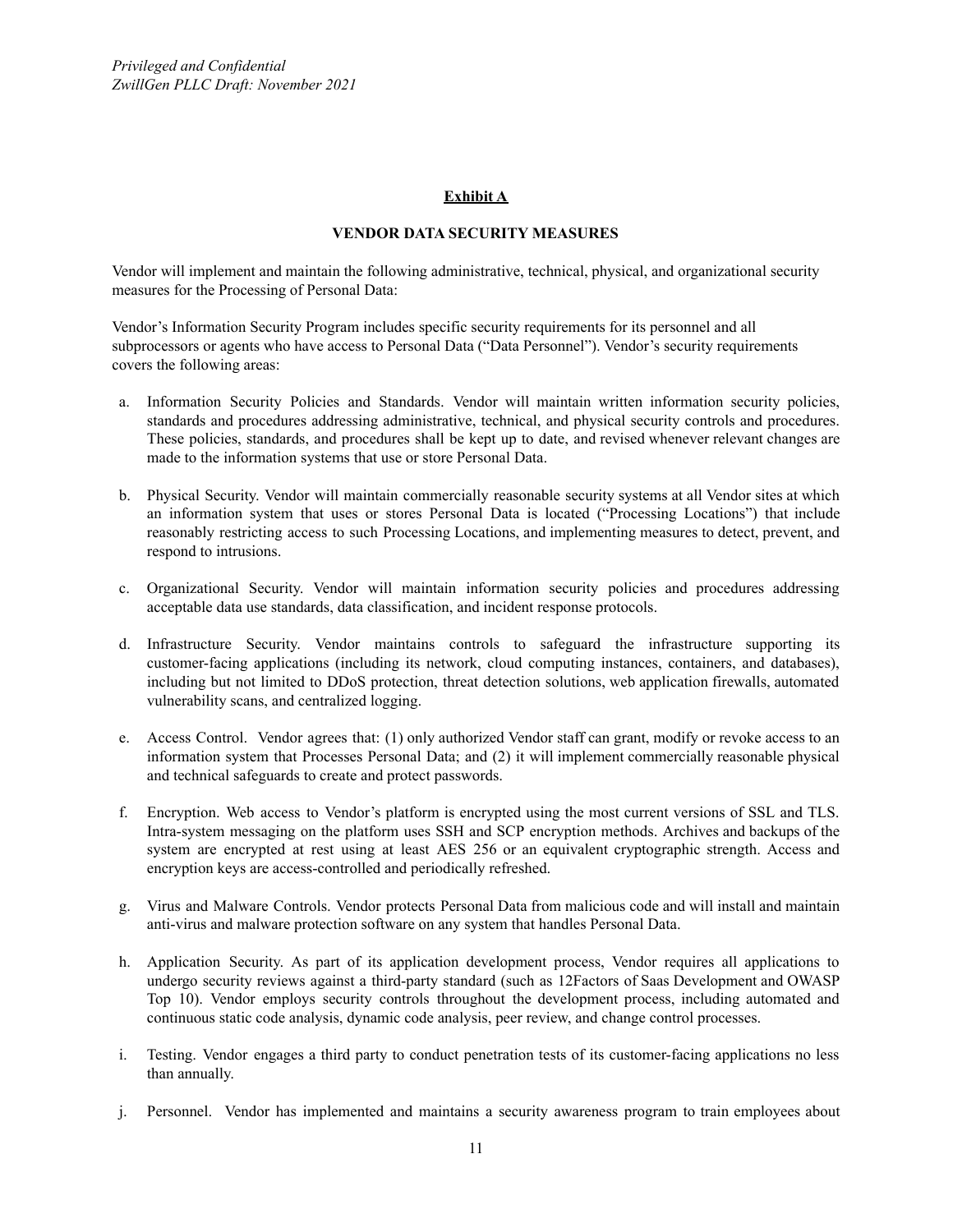their security obligations. Disciplinary process is applied if Data Personnel fail to adhere to relevant policies and procedures.

k. Backups and Availability. Vendor maintains its infrastructure in multiple availability zones, and conducts daily automatic backups that are configured for cross- region replication.